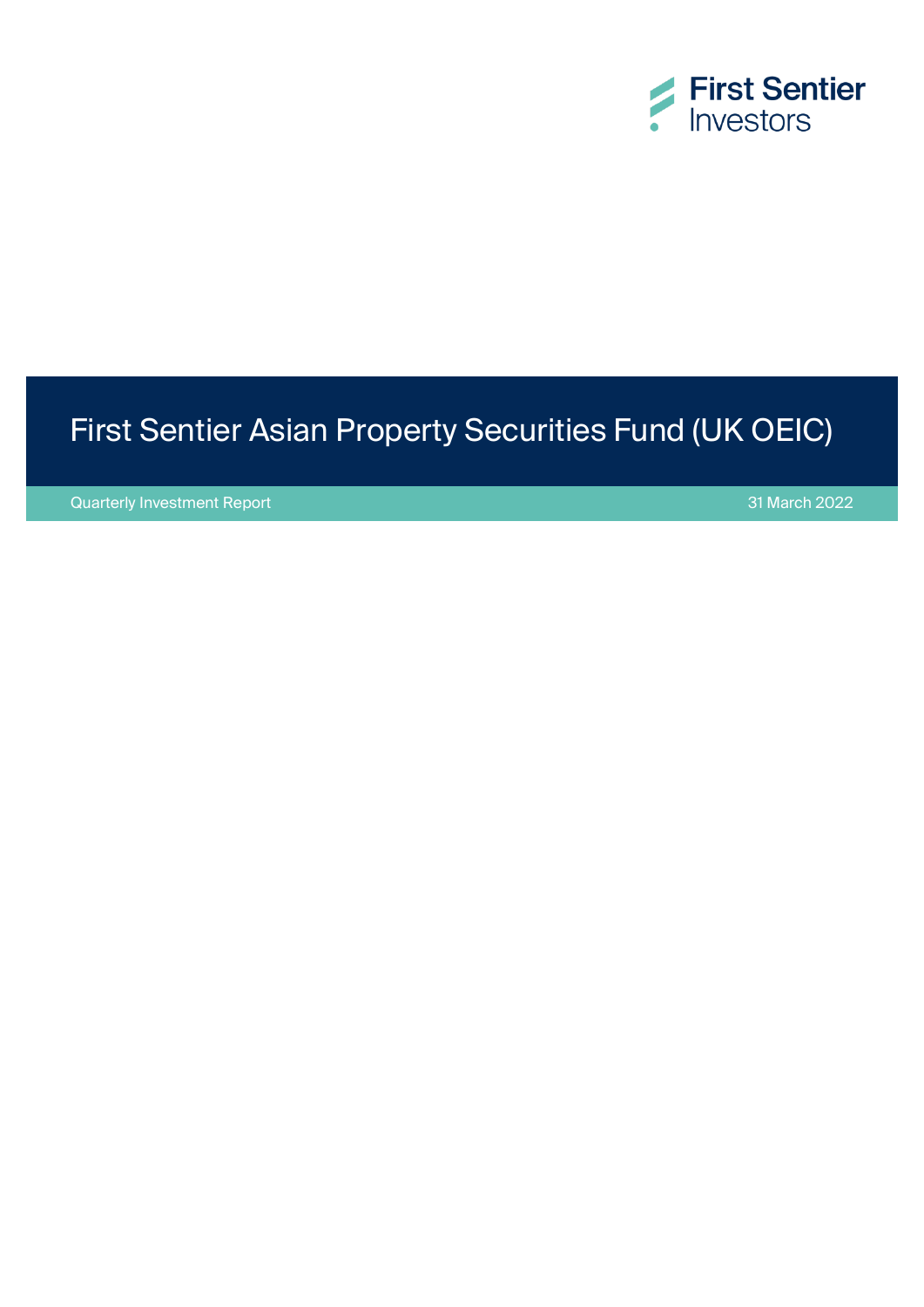| <b>Contents</b>                         |                |
|-----------------------------------------|----------------|
| Portfolio Overview                      |                |
| Performance                             | $\overline{2}$ |
| Commentary                              | 3              |
| Portfolio Allocation and Stock Holdings | 5              |
| <b>Stock Contribution</b>               | 6              |
| <b>Risk Analysis</b>                    | 7              |
| <b>Disclaimer</b>                       | 8              |
|                                         |                |

### Risk Factors

This document is a financial promotion for the First Sentier Asian Property Securities Fund in the UK and Switzerland and elsewhere where lawful. Investing involves certain risks including:

- The value of investments and any income from them may go down as well as up and are not guaranteed. Investors may get back substantially less than the original amount invested.
- **Emerging market risk:** Emerging markets tend to be more sensitive to economic and political conditions than developed markets. Other factors include greater liquidity risk, restrictions on investment or transfer of assets, failed/delayed settlement and difficulties valuing securities.
- Property securities risk: the Fund invests in the shares of companies that are involved in property (such as real estate investment trusts) rather than in property itself. The value of these investments may fluctuate more than the underlying property assets.
- Single sector risk: investing in a single economic sector may be riskier than investing in a number of different sectors. Investing in a larger number of sectors helps to spread risk.
- Currency risk: The Fund invests in assets which are denominated in other currencies; changes in exchange rates will affect the value of the Fund and could create losses. Currency control decisions made by governments could affect the value of the Fund's investments and could cause the Fund to defer or suspend redemptions of its shares.

Reference to specific securities (if any) is included for the purpose of illustration only and should not be construed as a recommendation to buy or sell. Reference to the names of any company is merely to explain the investment strategy and should not be construed as investment advice or a recommendation to invest in any of those companies.

For a full description of the terms of investment and the risks please see the Prospectus and Key Investor Information Document.

If you are in any doubt as to the suitability of our funds for your investment needs, please seek investment advice.

If you are unsure of the terminology used in this report, please seek independent financial advice.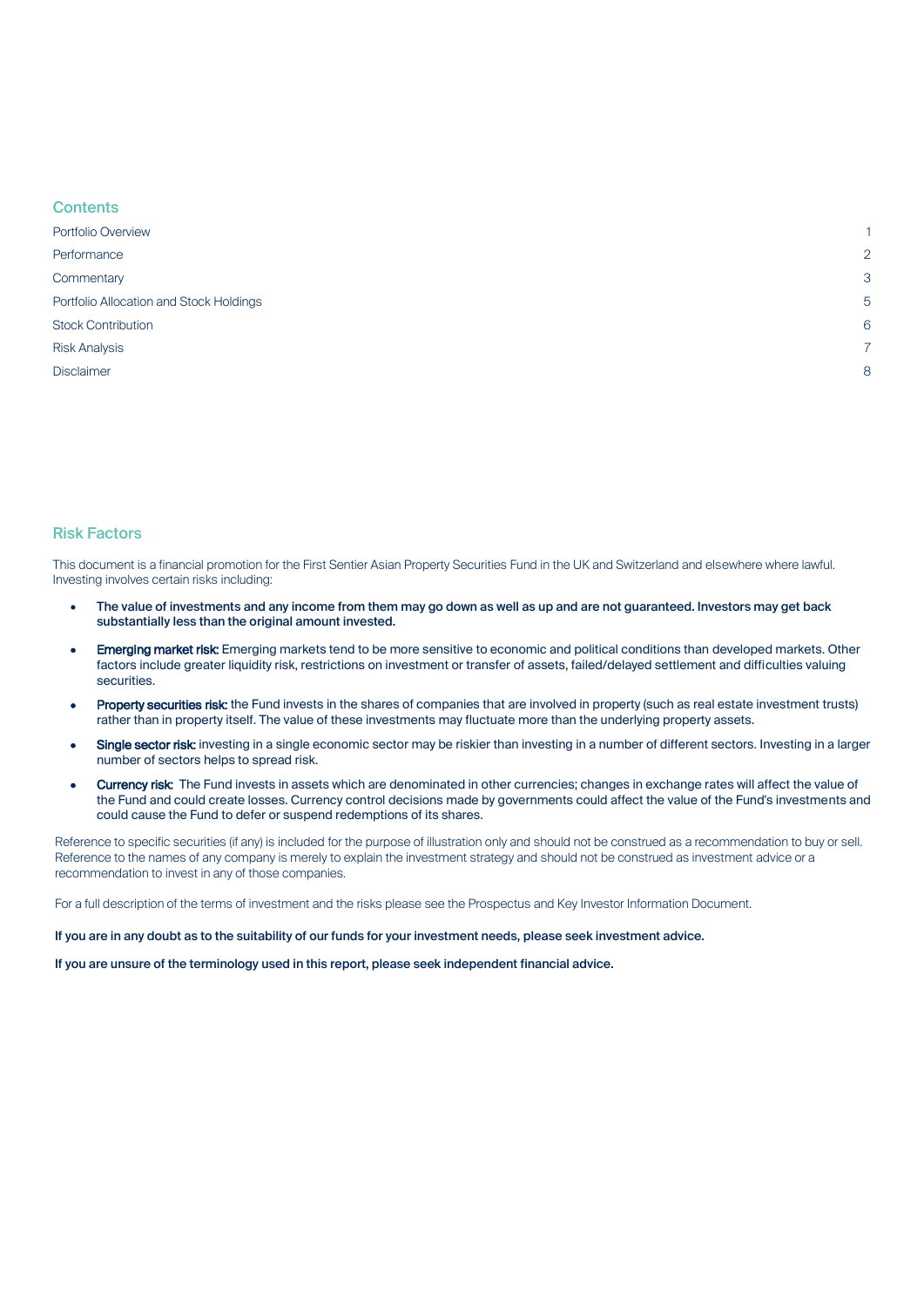## <span id="page-2-0"></span>Portfolio Overview

31 March 2022

### Investment objective and policy

The Fund aims to achieve an investment return from income and capital growth over the long term (at least five years). The Fund invests at least 70% in shares of companies that are involved in property across the Asian Region and which are listed on exchanges in the Asia Region.

The Fund does not invest directly in property.

The Fund may invest up to 10% in other funds.

The Fund may use derivatives to reduce risk or to manage the Fund more efficiently.

### Fund Information

| <b>Fund Launch Date</b>               | 12 September 2006                      |
|---------------------------------------|----------------------------------------|
| Fund Size (£m)                        | 5.6                                    |
| UK's Investment Association<br>Sector | <b>Property Other</b>                  |
| <b>Benchmark</b>                      | FTSE EPRA Nareit Developed Asia Index* |
| Number Of Holdings                    | 27                                     |
| Fund Manager(s)                       | <b>Stephen Hayes</b>                   |
| <b>Fund Yield</b>                     | 2.4%                                   |

\* The benchmark changed from the UBS Global Asia Index to the above on 01/04/2015. The benchmark of the Fund changed from FTSE EPRA/NAREIT Developed Asia Gross to FTSE EPRA/NAREIT Developed Asia Net with effect from 1 July 2016. This change has been reflected in the calculation of the benchmark performance. The benchmark and IA sector for this Fund have been identified as a means by which investors can compare the performance of the Fund and have been chosen because their constituents most closely represent the scope of the investable assets. The benchmark and sector are not used to limit or constrain how the portfolio is constructed nor are they part of a target set for Fund performance.

### Available Share Classes

| <b>ISIN</b>  | <b>Sedol</b>                     | <b>Share Class</b>                                                      |
|--------------|----------------------------------|-------------------------------------------------------------------------|
| GB00B1F76G03 | B1F76G0                          | First Sentier Asian Property Securities Fund GBP Class A (Accumulation) |
| GB00B1F76H10 | <b>B1F76H1</b>                   | First Sentier Asian Property Securities Fund GBP Class A (Income)       |
| GB00B1F76J34 | B1F76J3                          | First Sentier Asian Property Securities Fund GBP Class B (Accumulation) |
| GB00B1F76K49 | <b>B1F76K4</b>                   | First Sentier Asian Property Securities Fund GBP Class B (Income)       |
| GB00B2PDSS18 | B <sub>2</sub> PDSS <sub>1</sub> | First Sentier Asian Property Securities Fund EUR Class A (Accumulation) |
| GB00B2PDT993 | B <sub>2</sub> PDT99             | First Sentier Asian Property Securities Fund EUR Class A (Income)       |

### For further information

| <b>Head of Distribution, UK &amp; Europe</b>   |                                                                     |                                | <b>Sales Director, Europe</b>            |                                                   |                                |
|------------------------------------------------|---------------------------------------------------------------------|--------------------------------|------------------------------------------|---------------------------------------------------|--------------------------------|
| Graham Fox                                     | +44 (0) 20 7332 6530                                                | graham.fox@firstsentier.com    | Eva von Sydow                            | +33 (0)172 25 66 36                               | eva.vonsydow@firstsentier.com  |
|                                                | <b>Sales Director, Europe &amp; Third Party Distributions</b>       |                                | <b>Sales Manager, Europe</b>             |                                                   |                                |
| Marc Bishop                                    | +44 (0) 20 7332 6556                                                | marc.bishop@firstsentier.com   |                                          | +49 (0) 69 710 456                                |                                |
|                                                | Business Development Manager - Scotland, North of England & Ireland |                                | <b>Robert Retz</b>                       | 304                                               | robert.retz@firstsentier.com   |
| <b>Ross Stewart</b>                            | +44 (0)131 473 2482                                                 | ross.stewart@firstsentier.com  | <b>Head of Clients &amp; DC Strategy</b> |                                                   |                                |
| <b>Head of Distribution, Ireland</b>           |                                                                     |                                | <b>Hilary Inglis</b>                     | +44 (0) 207 332 6533                              | Hilary.Inglis@firstsentier.com |
| <b>Frank Glennon</b>                           | +44(0)7776 138105                                                   | frank.glennon@firstsentier.com |                                          | <b>Head of Institutional Sales, UK &amp; EMEA</b> |                                |
|                                                | Sales Director, London, South East and Channel Islands              |                                | Peter Swan                               | +44 (0) 20 7332 9428                              | peter.swan@firstsentier.com    |
| <b>Tom Burton</b>                              | +44 (0) 20 7332 6559                                                | tom.burton@firstsentier.com    | <b>UK Consultant Relations</b>           |                                                   |                                |
| <b>Sales Director, Midlands and South West</b> |                                                                     |                                | Sam Roberts                              | +44 (0) 20 7332 6577                              | sam.roberts@firstsentier.com   |
| Carl Tomlin                                    | +44 (0) 7825 935634                                                 | carl.tomlin@firstsentier.com   |                                          |                                                   |                                |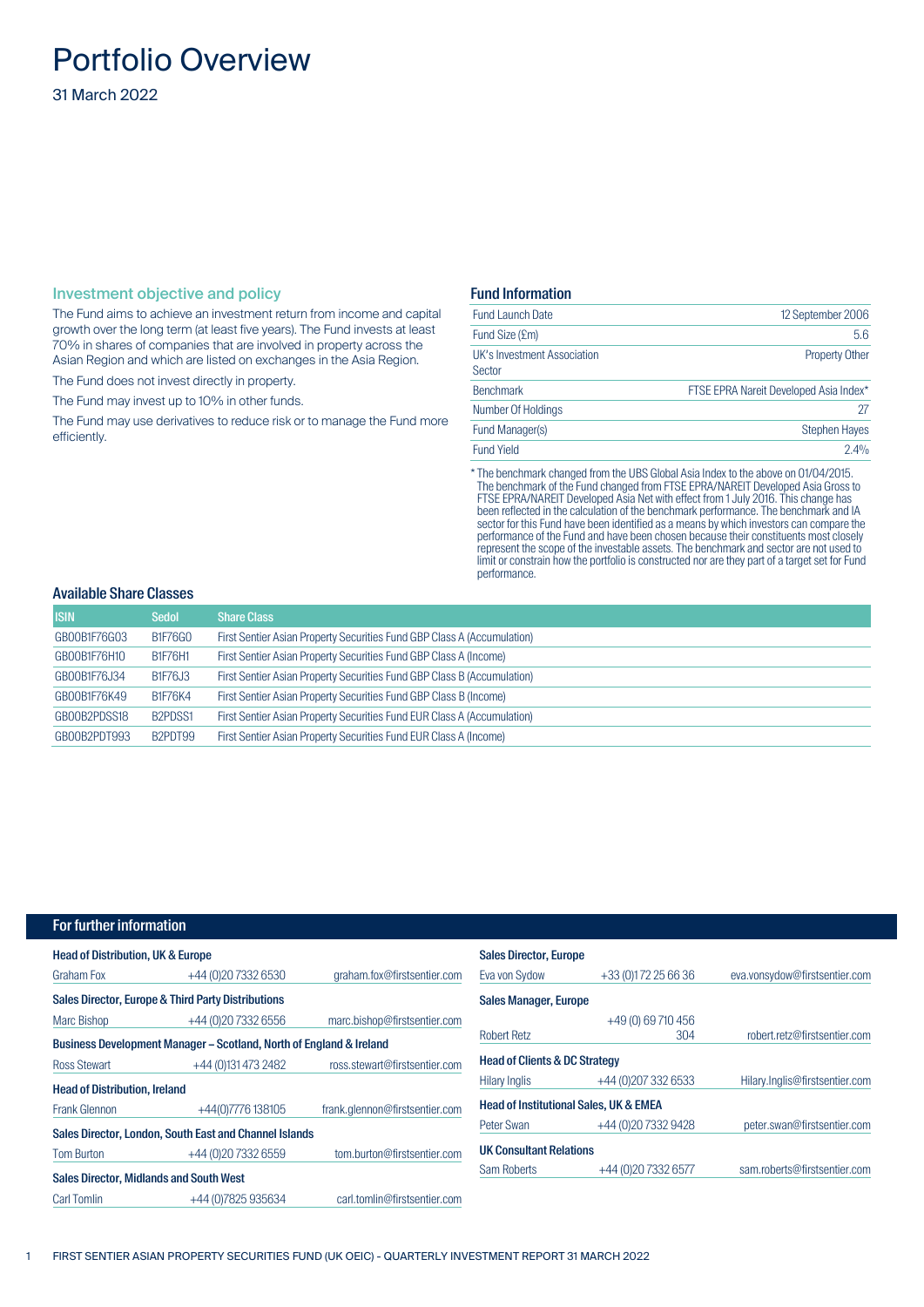## <span id="page-3-0"></span>**Performance** 31 March 2022

### Annual Performance (% in GBP) to 31 March 2022

|                                              | 12 mths to<br>31/03/22 | 12 mths to<br>31/03/21 | 12 mths to<br>31/03/20 | 12 mths to<br>31/03/19 | 12 mths to<br>31/03/18 |
|----------------------------------------------|------------------------|------------------------|------------------------|------------------------|------------------------|
| First Sentier Asian Property Securities Fund | 3.3                    | 17.6                   |                        |                        | $-3.1$                 |
| FTSE EPRA Nareit Developed Asia Index        | 1.4                    | 18.3                   | $-21.8$                | 21.1                   | $-3.0$                 |
| Sector return                                | 17.5                   | 18.3                   | $-12.4$                | 14.3                   |                        |

### Cumulative Performance (% in GBP) to 31 March 2022

|                                              | <b>Since</b>     |                  |                    |        |      |        |                          |        |
|----------------------------------------------|------------------|------------------|--------------------|--------|------|--------|--------------------------|--------|
|                                              | <b>Inception</b> | $10 \text{ yrs}$ | $7.5 \,$ yrs $7.5$ | 3 vrs  | 1 yr |        | <b>YTD</b> 6 mths 3 mths |        |
| First Sentier Asian Property Securities Fund | 114.4            | 90.0             | 9.3                | $-4.1$ | 3.3  | $-0.1$ | $-0.8$                   | $-0.1$ |
| FTSE EPRA Nareit Developed Asia Index        | 134.2            | 97.              | 10.3               | -6.1   | .4   | .8     | $-0.4$                   | 1.8    |
| Sector return                                | 157.8            | 153.2            | 40.9               | 21.5   | 17.5 | $-1.0$ | 5.8                      | $-1.0$ |

### Calendar Year Performance (% in GBP) to 31 March 2022



These figures refer to the past. Past performance is not a reliable indicator of future results. For investors based in countries with currencies other than GBP, the return may increase or decrease as a result of currency fluctuations. Since inception performance figures have been calculated from 12 September 2006. All performance data for the First Sentier Asian Property Securities Fund Class B (Accumulation) GBP as at 31 March 2022. Source for fund - Lipper IM / First Sentier Investors (UK) Funds Limited. Performance data is calculated on a net basis by deducting fees incurred at fund level (e.g. the management fee and other fund expenses), save that it does not take account of initial charges or switching fees (if any). Income reinvested is included on a net of tax basis. Source for benchmark - FTSE, income reinvested net of tax.

Sector returns calculated by Lipper and denote the arithmetic mean performance of funds in the relevant UK's Investment Association Sector. On 22 September 2020, First State Asian Property Securities Fund was rebranded as First Sentier Asian Property Securities Fund.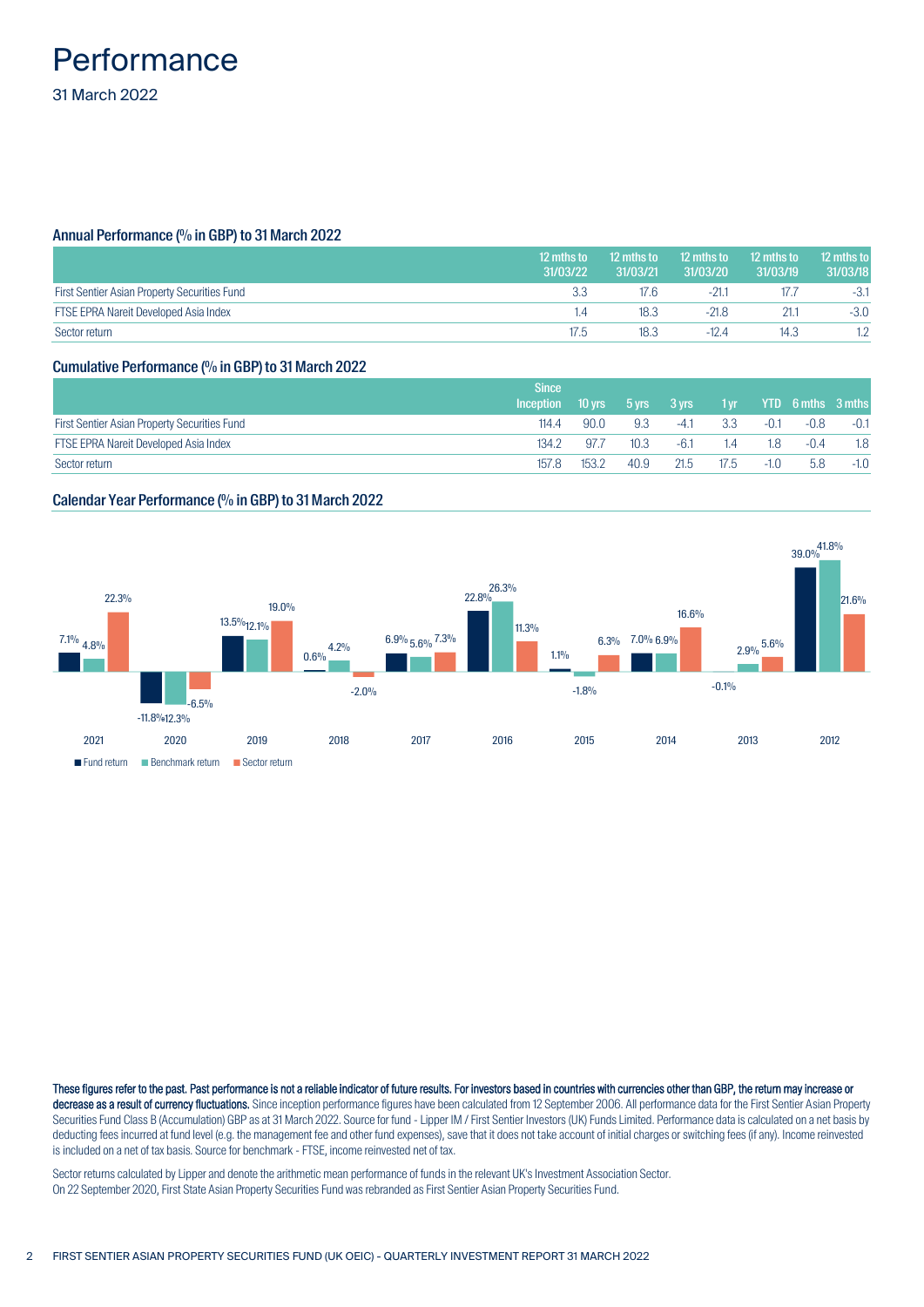## <span id="page-4-0"></span>**Commentary**

### Market Review

The FTSE EPRA/NAREIT Developed Asia Index increased 1.82% (in GBP terms) in the March quarter.

The best performing listed market in the Asia Pacific was Australia (+4.8%), whilst Japan underperformed (-4.1%), in local currency terms.

Throughout Asia, Hong Kong property was largely supported by the first easing of Covid-measure by the government, reducing mandatory travel quarantine to 7 days. Lockdowns throughout China have led to subdued performance for many Hang Seng listed property companies which will continue to be impacted on read throughs from the shutdowns.

Singapore REITs performed well in the quarter, due to positive news relating to the further easing of Covid policy by the Singapore Government, who are focused on the full reopening of the economy and its international border. Property fundamentals are on a steady recovery trend, we anticipate a steady upward trend to the REITs' earnings and their dividends in 2022 and onwards.

REITs (-7.1%) underperformed the ASX 200 (+2.2%) by 930bp in the March quarter, however on a year rolling basis, AREITs (17.7%) have outperformed by 270bp. Several key economic data relevant to the AREIT sector were released in March including:

- New housing loan approvals rose 2.6% in January, well above expectations of a 0.3% increase. The strong print was driven by a 6.1% increase in investor loan approvals and a smaller 1.0% rise in owneroccupier. The level of investor approvals are now at a new record high, although at 32.6% of total approvals are still below their long-run average share of 36.0%.

- Residential building approvals fell 27.9% month on month in January, a much sharper fall than the -3.0% consensus. The headline was driven by sharp declines in both detached houses (-17.5% m/m) and the volatile apartment series (-43.6% m/m). Importantly the level of detached approvals has now fallen back to pre-stimulus levels and approvals are broadly back to where they were prior to the pandemic in February 2020.

- Retail sales for February were much stronger than expected at 1.8% month on month. The details suggest activity surged on fading Omicron fears with spending on cafes, restaurants and takeaway food up 9.7% (m/m). Other sectors with strong increases included clothing, footwear and personal accessory retailing' (+11.2% m/m) and department stores (+11.1% m/m). Two sectors saw falls with food retailing -2.6% (m/m) and other retailing -1.1% (m/m).

### Performance Review

The Fund returned -0.1% in the quarter , underperforming its benchmark by 174bps.

In Japan, the rapidly spreading Omicron coronavirus variant peaked in mid-February but remained at elevated case levels at quarter-end. The effect of this local headwind was surpassed by the continued resurgent themes of rising global inflation and bond yields. The Fund benefitted from the value-oriented Japanese property companies exposures with the tailwind from rising inflation expectations. The Fund's Japanese logistics REIT's exposures detracted from performance as capital rotated into value oriented stocks.

In Australia, the self-storage sector continues to be driven by a strong residential market. The sector globally has proved to be a resilient asset class with National Storage's performance reflecting similar attributes with rental rates, occupancy levels and Revenue Per Available Unit growth across the board. Our positions in the sector aided performance in the quarter.

Our retail exposures in Australia benefitted the Fund's performance in the quarter as the sector reported sales numbers stronger than expectations,

whilst the lifestyle and holiday parks and logistics exposures detracted from performance.

Across Asia, Cheung Kong Property Holdings added to the Fund's relative performance post its announcement of new investment strategy by completely exit its aircraft leasing segment for a disposal gain as well. The Fund's holdings in a selective few of the logistics Reits, lodging Reits, and a datacentre Reit in Singapore significantly added to its relative performance for the quarter.

### **Outlook**

Our overall strategy in Asia is to have a balanced portfolio with a focus on having a low risk balance sheet and strong earnings and dividend growth potential in the region.

In Hong Kong, local consumption has been disrupted again since the Omicron wave hit at the beginning of the year which imposed stricter policy. Overall, property fundamentals remain challenged for the office and retail sector while the Hong Kong international border remains under strict border and quarantine control. The Hong Kong retail sector relies heavily on tourism, especially from mainland China where we see muted improvements as the Chinese Government maintains its strong view on a zero coronavirus case policy. We have turned caution on the residential sector amidst interest rates rising environment and worsening consumers' confidence. The Fund maintains its strategy of selected exposure to the Hong Kong property sector with an expectation that property fundamentals will remain weak in the short and medium term.

In Singapore, we anticipate a good recovery in the property sector in 2022 as the country's healthcare system has been able to cope with the latest wave of Omicron, and the Government's pro-active stance and initiatives have been successful to date to be the first Asian countries that can live with Covid and started a re-opening trade. Singapore met its vaccine immunity rate earlier than planned and are looking to stimulate tourism inflows in the near future.

In Australia, we remain well positioned in the logistics sector due to a continuation of strong tenant demand for booth for both existing product reflected in market rent growth ranging from 6%-10% depending on the sub-market as well as a material take-up in demand for newly completed product evidenced in speculative product being fully leased either prior to or at completion. The sector is also demonstrating strong offshore institutional interest who are looking to partner with domestic groups to gain exposure to Australian logistics assets. Despite the positive momentum in valuations sourced from market evidence there is an expectation of still room for capitalisation rates to tighten albeit at a more modest rate than we have seen in the past 2-3 years.

Although mall landlords reported an improvement in cash collections (ex Covid impacted sectors) which resulted in a reduction in the carrying value of the Expected Credit Charges (ECC) their development activity is muted reflecting the broader retail environment. Current development activity is concentrated on backfilling underperforming tenants such as Department Stores and Discount Department Stores. Although shopping malls remain affected by structural tailwinds we remain invested in the sector through positions demonstrating unwarranted valuation differential.

Non-discretionary retail landlords reported a moderation of supermarket sales growth rolling off the over-trading reported during the Covid trading period. Operating conditions improved to the extent that Expected Credit Charges (ECC) were written back as rent collections from tenants improved. Leasing spreads were also marginally better than those reported in the previous corresponding period. Recent acquisition activity was also pronounced as assets came to market. Grocery anchored centres are being supported by recent market activity and transaction activity has been supportive of December 2021 valuations. We expect that non-discretionary retail will benefit from structural tailwinds although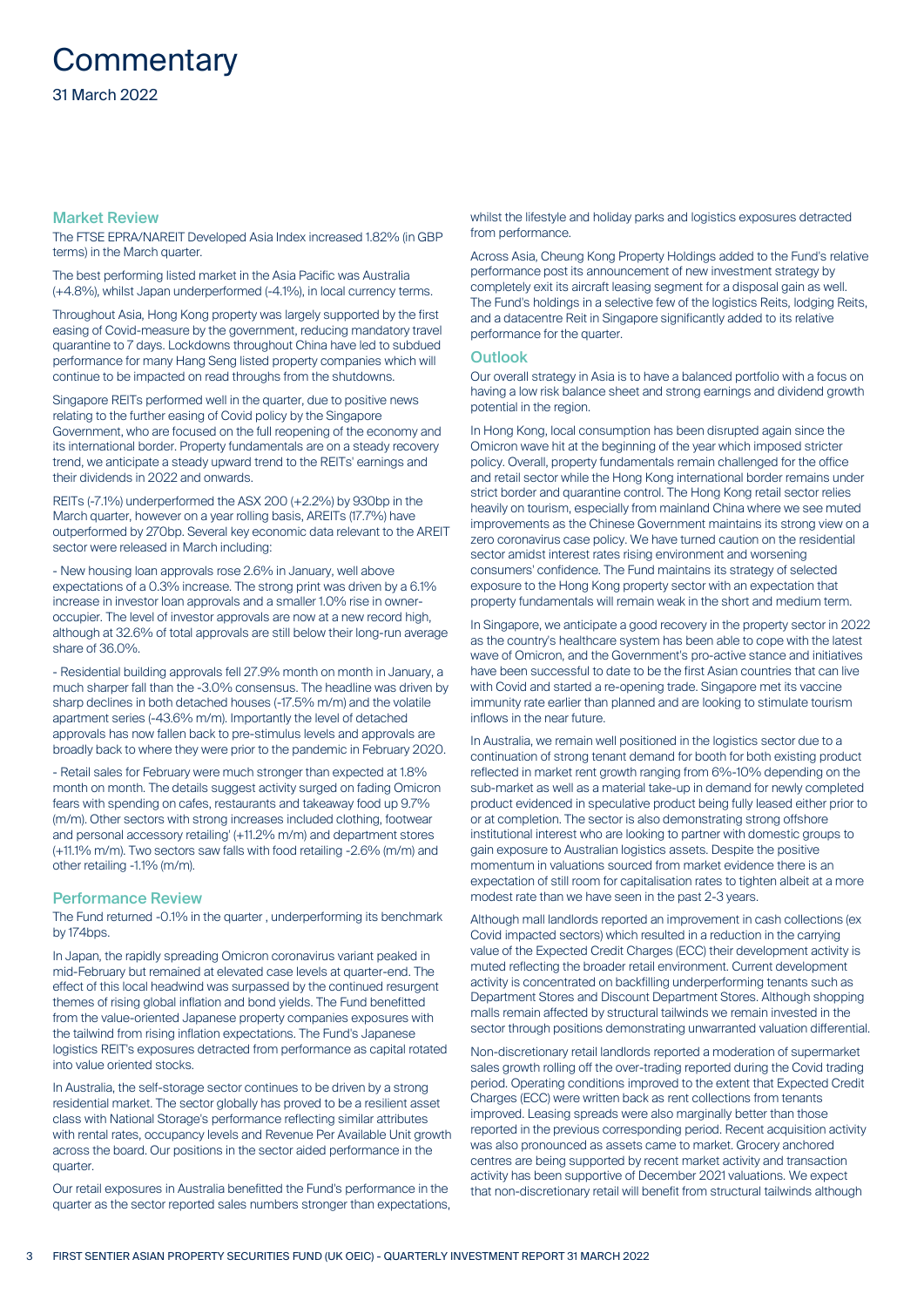# **Commentary**

31 March 2022

remain cautious of any reported decreases in household discretionary spend.

AREITs with office portfolios commented on the fall in net effective rents despite an increase in net face rents as incentives increased above the preceding period in response to patchy demand. Office incentives are expected to moderate in Sydney as workers return to the office. Physical office occupancies are improving from a low base although are expected to remain affected by increases in remote working flexibility.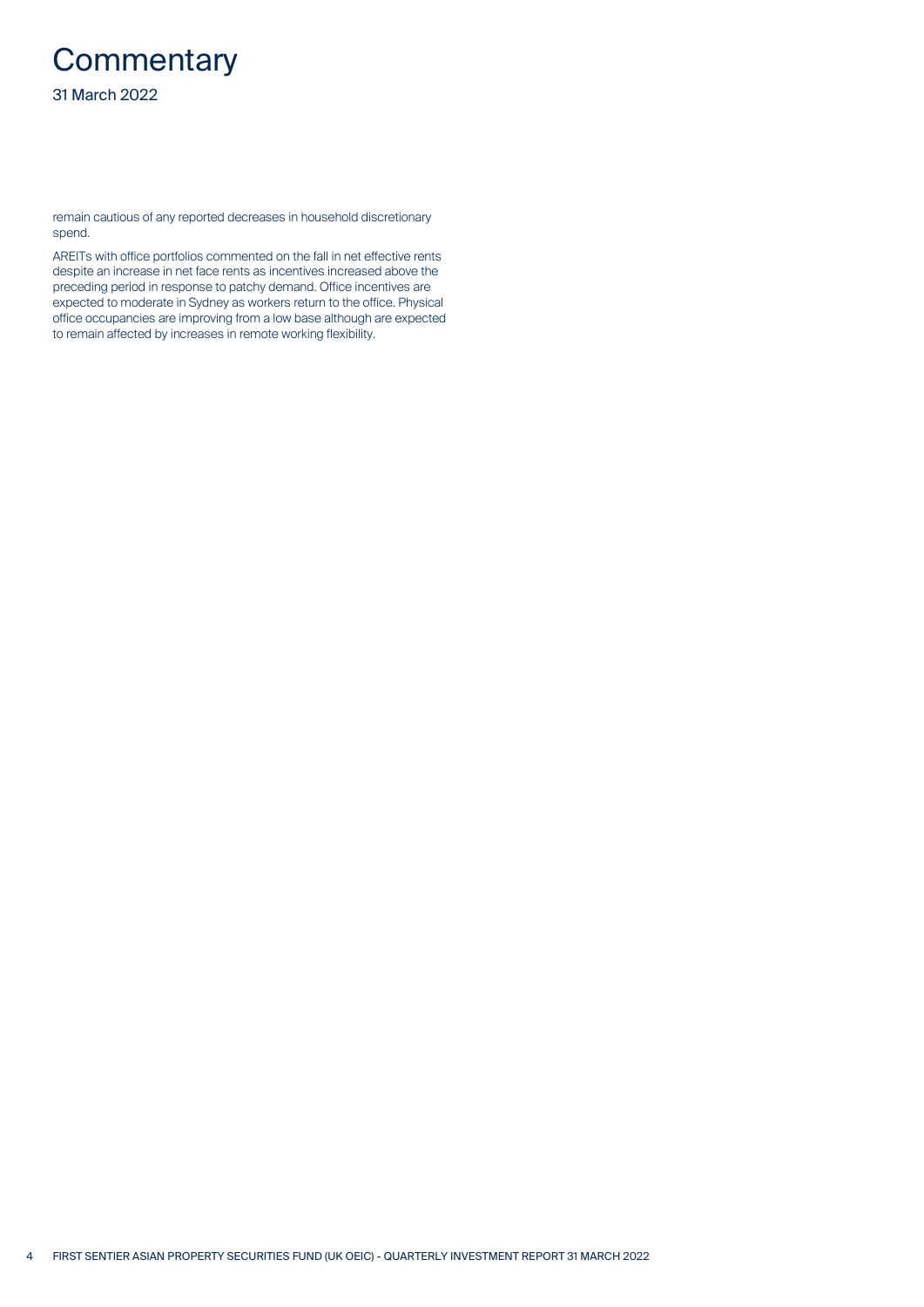## <span id="page-6-0"></span>Portfolio Allocation and Stock Holdings

31 March 2022

### Ten Largest Holdings as at 31 March 2022

|                                       |                |                                           | <b>Portfolio</b>                  | <b>Index</b> |
|---------------------------------------|----------------|-------------------------------------------|-----------------------------------|--------------|
| <b>Stock Name</b>                     | <b>Country</b> | <b>Sector</b>                             | Weight $\left(\frac{0}{0}\right)$ | Weight $(%)$ |
| Mitsui Fudosan Co Ltd                 | Japan          | <b>Diversified Real Estate Activities</b> | 9.4                               | 4.8          |
| Mitsubishi Estate Co Ltd              | Japan          | <b>Diversified Real Estate Activities</b> | 7.9                               | 4.1          |
| <b>LaSalle LOGIPORT REIT</b>          | Japan          | Industrial                                | 7.7                               | 0.6          |
| Cheung Kong Property Holdings Limited | Hong Kong      | <b>Real Estate Development</b>            | 6.2                               | 3.3          |
| Sun Hung Kai Properties Ltd           | Hong Kong      | Diversified Real Estate Activities        | 5.7                               | 4.1          |
| Stockland                             | Australia      | <b>Diversified</b>                        | 5.0                               | 1.8          |
| Goodman Group                         | Australia      | Industrial                                | 4.4                               | 0.0          |
| Ingenia Communities Group             | Australia      | Residential                               | 4.2                               | 0.3          |
| <b>ESR-REIT NPV (REIT)</b>            | Singapore      | Industrial                                | 4.0                               | 0.2          |
| Ascott Residence Trust                | Singapore      | Hotel & Resort                            | 3.9                               | 0.4          |



### Sector Breakdown **Country Breakdown Country Breakdown**



### \*Index Weight

\*Index Weight

Sector and Country classifications provided by Factset and First Sentier Investors. The Fund may hold multiple equity securities in the same company, which have been combined to provide the Fund's total position in that company. Index weights, if any, typically include only the main domestic-listed security. The above Fund weightings may or may not include reference to multiple securities.



### Market Capitalisation Breakdown (GBP)

Data source: For illustration purposes only. Portfolio weights may not add up to 100% as cash holdings are excluded and full coverage of stocks is not always available. This information is calculated by First Sentier Investors.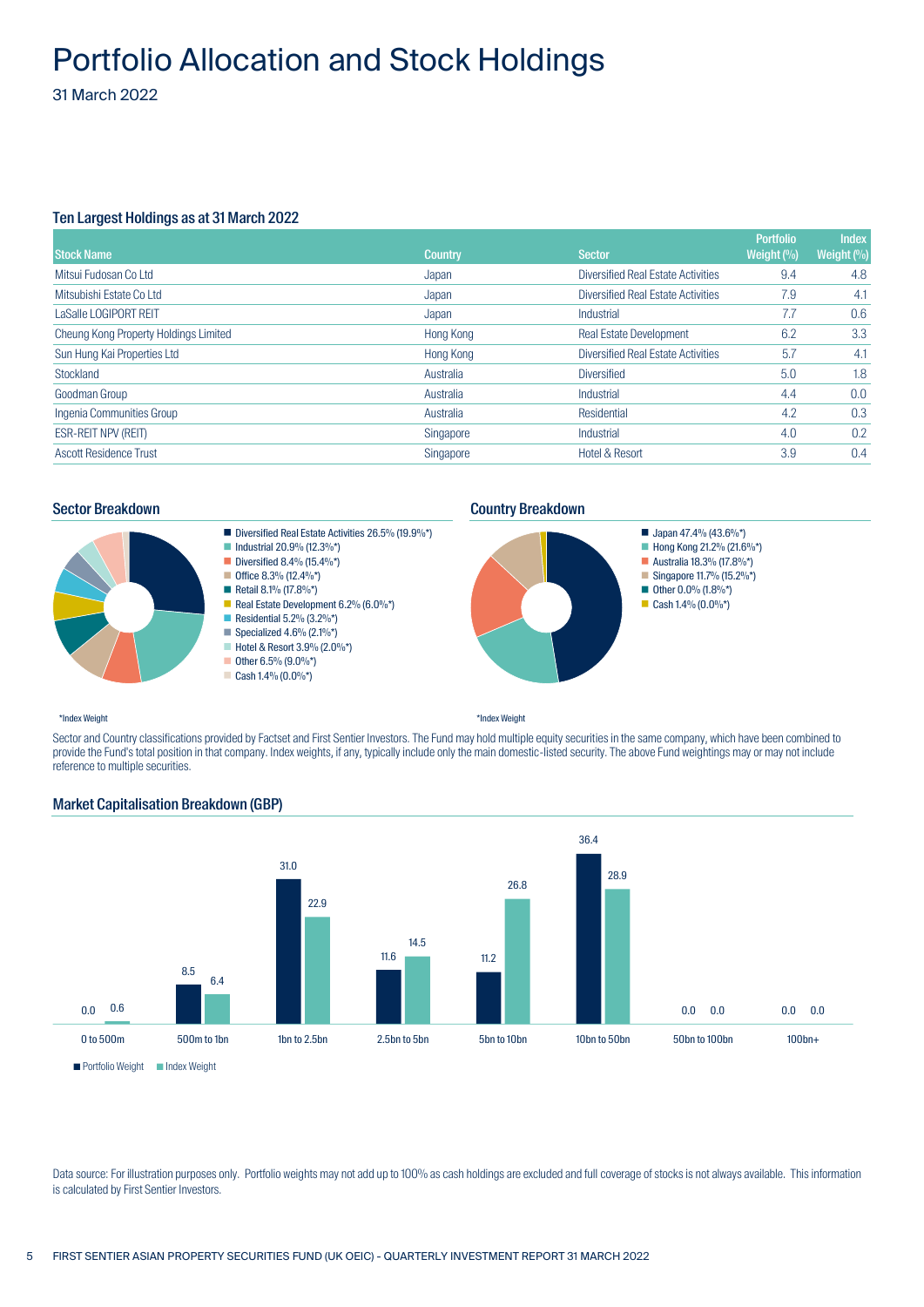## <span id="page-7-0"></span>Stock Contribution

31 March 2022

### Top 5 contributors to absolute performance

### 3 months to 31 March 2022

| <b>Stock Name</b>                     | <b>Country</b> | <b>Sector</b>                             | Value added<br>$(bps^*)$ |
|---------------------------------------|----------------|-------------------------------------------|--------------------------|
| Mitsui Fudosan Co Ltd                 | Japan          | <b>Diversified Real Estate Activities</b> | 123                      |
| Mitsubishi Estate Co Ltd              | Japan          | <b>Diversified Real Estate Activities</b> | 89                       |
| Cheung Kong Property Holdings Limited | Hong Kong      | <b>Real Estate Development</b>            | 74                       |
| <b>Ascott Residence Trust</b>         | Singapore      | <b>Hotel &amp; Resort REITs</b>           | 47                       |
| Stockland                             | Australia      | Diversified REITs                         | 32                       |

### 12 months to 31 March 2022

|                                         |                |                                | Value added |
|-----------------------------------------|----------------|--------------------------------|-------------|
| <b>Stock Name</b>                       | <b>Country</b> | <b>Sector</b>                  | $(bps^*)$   |
| <b>National Storage REIT</b>            | Australia      | Specialized REITs              | 145         |
| Cheung Kong Property Holdings Limited   | Hong Kong      | <b>Real Estate Development</b> | 136         |
| Goodman Group                           | Australia      | Industrial REITs               | 118         |
| <b>Growthpoint Properties Australia</b> | Australia      | Diversified REITs              | 89          |
| Sosila Logistics R REIT                 | Japan          | Specialized REITs              | 85          |

### Bottom 5 contributors to absolute performance

### 3 months to 31 March 2022

|                                               |                |                          | <b>Value added</b> |
|-----------------------------------------------|----------------|--------------------------|--------------------|
| <b>Stock Name</b>                             | <b>Country</b> | <b>Sector</b>            | $(bps^*)$          |
| LaSalle LOGIPORT REIT                         | Japan          | <b>Industrial REITs</b>  | $-131$             |
| Ingenia Communities Group                     | Australia      | <b>Residential REITs</b> | $-61$              |
| Goodman Group                                 | Australia      | Industrial REITs         | $-37$              |
| Global One Real Estate Investment Corporation | Japan          | Office REIT <sub>S</sub> | $-36$              |
| ESR-REIT NPV (REIT)                           | Singapore      | Industrial REITs         | $-36$              |

### 12 months to 31 March 2022

| <b>Stock Name</b>               | <b>Country</b> | <b>Sector</b>                             | Value added<br>$(bps^*)$ |
|---------------------------------|----------------|-------------------------------------------|--------------------------|
| <b>GDS Holdings LTD</b>         | Hong Kong      | Internet Services & Infrastructure        | $-108$                   |
| Sun Hung Kai Properties Limited | Hong Kong      | <b>Diversified Real Estate Activities</b> | $-92$                    |
| Mitsubishi Estate Co Ltd        | Japan          | <b>Diversified Real Estate Activities</b> | $-82$                    |
| Shangri-La Asia Limited         | Hong Kong      | <b>Hotels Resorts &amp; Cruise Lines</b>  | $-58$                    |
| Japan Excellent, Inc.           | Japan          | Office REIT <sub>S</sub>                  | $-48$                    |

Stock Contributions show the impact of the individual stock's performance to the total fund performance. These stock contributions show the top 5 and bottom 5 contributors to the fund and are not representative of the performance of the fund as a whole.

### These figures refer to the past. Past Performance is not a reliable indicator of future results. For investors based in countries with currencies other than GBP, the return may increase or decrease as a result of currency fluctuation.

This stock information does not constitute any offer or inducement to enter into investment activity.

Contributions are calculated at the investee company level before the deduction of any fees incurred at fund level (e.g. the management fee and other fund expenses) but after the deduction of transactional costs.

Stocks held/listed in non-index countries have economic activity > 50% from developing economies.

\* A basis point is a unit of measure used in finance to describe the percentage change in value or rate of a financial instrument. One basis point is equivalent to 0.01% (1/100th of a percent) or 0.0001 in decimal form.

Data source: This information is calculated by First Sentier Investors.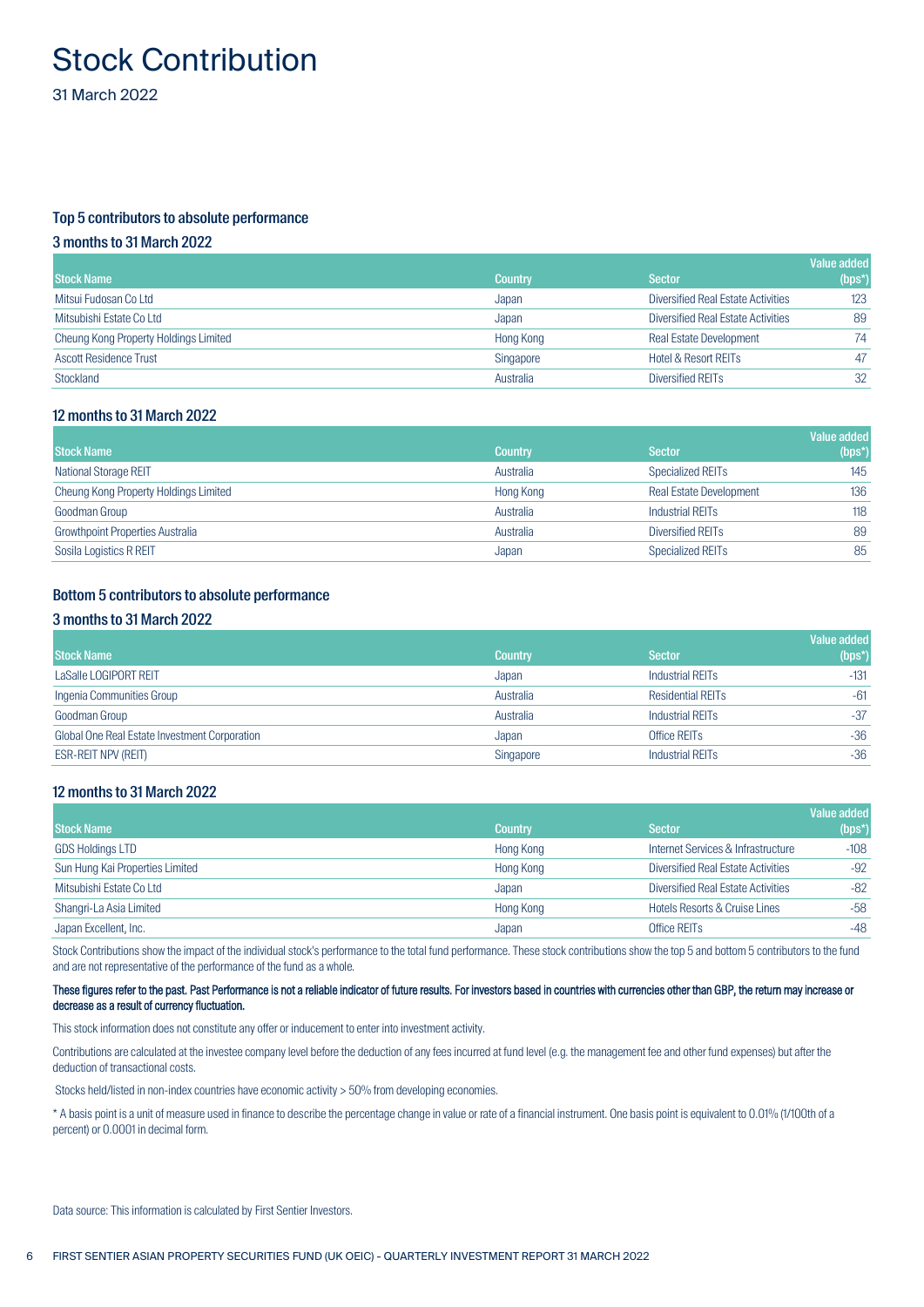# <span id="page-8-0"></span>Risk Analysis

31 March 2022

### Portfolio Risk Analysis - Ex-Post 3 Years Annualised to 31 March 2022

| <b>Risk Measure</b>                 | Value     | <b>Risk Description</b>                                                                                                                                                                                                                                                                                                                   |
|-------------------------------------|-----------|-------------------------------------------------------------------------------------------------------------------------------------------------------------------------------------------------------------------------------------------------------------------------------------------------------------------------------------------|
| <b>Beta</b>                         | 0.96      | Beta is a measure of volatility relative to the market. A beta of 1 would indicate that the fund tended to move in line with the market; a<br>beta greater than 1 would indicate that the fund has been more volatile than the market; whereas a beta less than 1 would indicate<br>that the fund has been less volatile than the market. |
| <b>Information Ratio</b>            | 0.37      | The fund's excess return divided by its tracking error. It is designed to assess a portfolio's performance relative to its level of<br>benchmark risk. The higher the fund's information ratio, the more excess return it generates for each unit of tracking error.                                                                      |
| <b>Portfolio Standard Deviation</b> | 14.98%    | A measure of how much the returns of the fund vary relative to the arithmetical average. The higher the fund's standard deviation,<br>the more its returns tend to deviate from the mean.                                                                                                                                                 |
| <b>Benchmark Standard Deviation</b> | $15.08\%$ | A measure of how much the returns of the index vary relative to the arithmetical average. The higher the index's standard deviation,<br>the more its returns tend to deviate from the mean.                                                                                                                                               |
| <b>Tracking Error</b>               | $4.14\%$  | The standard deviation of the difference between the fund's returns and those of the index. The higher the fund's tracking error, the<br>more its performance relative to the benchmark may vary.                                                                                                                                         |

### Portfolio Risk Analysis - Ex-Ante at 31 March 2022

| <b>Risk Measure</b>       | <b>Value</b> | <b>Risk Description</b>                                                                                                                                                                                                                                     |
|---------------------------|--------------|-------------------------------------------------------------------------------------------------------------------------------------------------------------------------------------------------------------------------------------------------------------|
| Dividend Yield (Fund)     | 3.47%        | The annual dividend yield paid per share divided by the share price. This factor measures the value of company shares according to<br>the stream of dividend income resulting from share ownership.                                                         |
| Dividend Yield (Index)    | 4.04%        | The annual dividend yield paid per share divided by the share price. This factor measures the value of company shares according to<br>the stream of dividend income resulting from share ownership.                                                         |
| Price to Book (Fund)      | 0.94         | The ratio of the company's book value (the sum of shareholders' equity plus accumulated retained earnings from the P & L account)<br>to its share price. This factor has been one of the most successful measures of the intrinsic value of company shares. |
| Price to Book (Index)     | 0.90         | The ratio of the company's book value (the sum of shareholders' equity plus accumulated retained earnings from the P & L account)<br>to its share price. This factor has been one of the most successful measures of the intrinsic value of company shares. |
| Price to Earnings (Fund)  | 14.12        | Annual earnings (adjusted for amortizations of intangibles, extraordinary charges and credits) per share divided by the share price.<br>This factor measures the worth of a company's ability to support each share with after tax earnings.                |
| Price to Earnings (Index) | 12.85        | Annual earnings (adjusted for amortizations of intangibles, extraordinary charges and credits) per share divided by the share price.<br>This factor measures the worth of a company's ability to support each share with after tax earnings.                |

Data source: Ex-Post information is calculated by First Sentier Investors, Ex-Ante information is provided by FactSet.